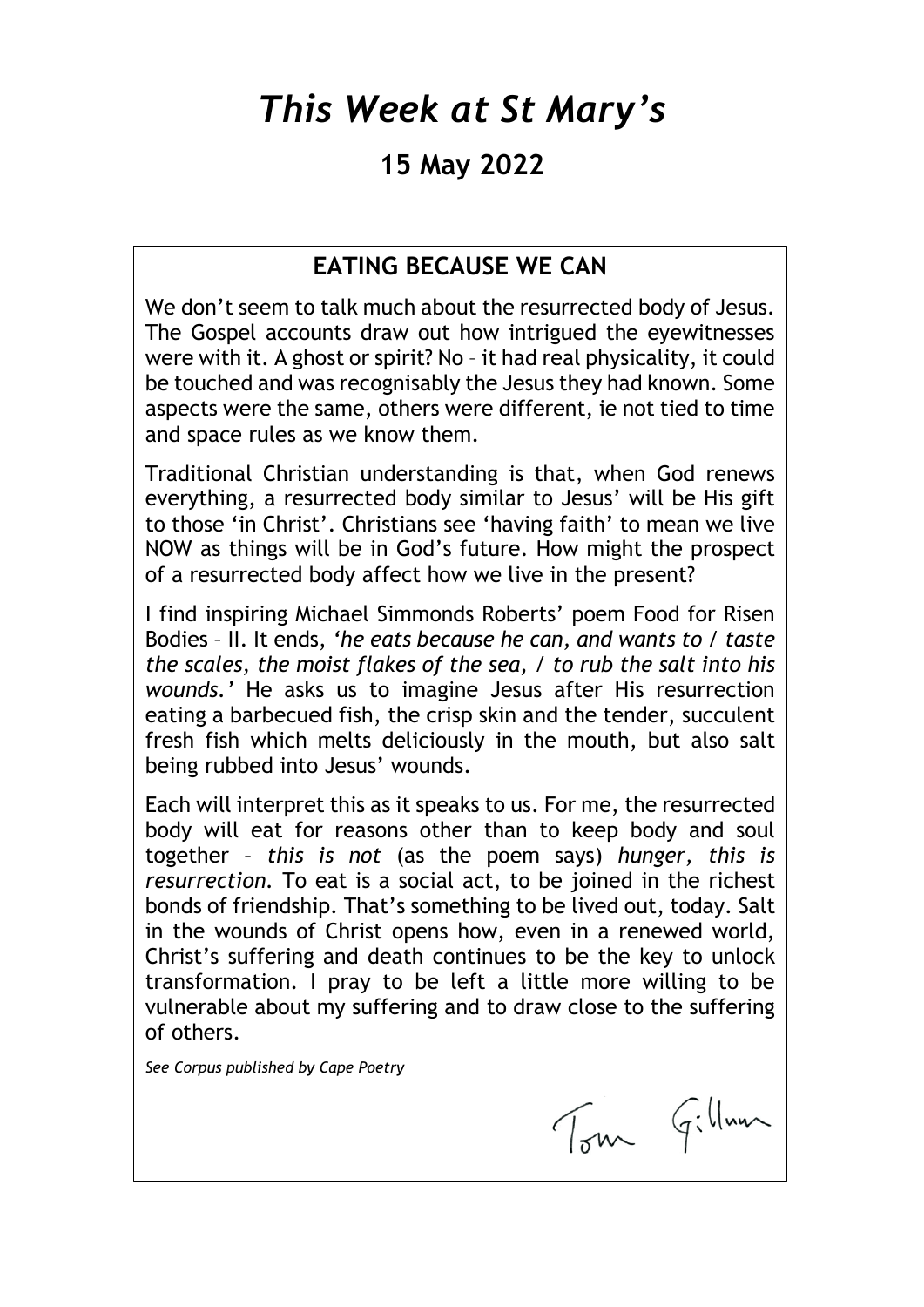| A poem written in correspondence with Psalm 50, in response<br>to my recent confirmation.                                     |
|-------------------------------------------------------------------------------------------------------------------------------|
| Poem                                                                                                                          |
| beauty<br>& silence is<br>does<br>a devouring fire                                                                            |
| calls to above<br>judge                                                                                                       |
| a wild animal<br>the birds in the field<br>hungry<br>tell                                                                     |
| it is the drink<br>the vows of trouble<br>lips cast when you keep company<br>silent<br>tongue against kin<br>before<br>charge |
| those who go                                                                                                                  |
| Linda                                                                                                                         |

## **LAST WEEK AT ST MARY'S**

**Monday** – Notts College held exams.

*Please note that over the next 6 weeks this is going to happen quite a lot, meaning most regrettably the church will be closed to visitors (May 17-20, 23, 24, 26, 27)*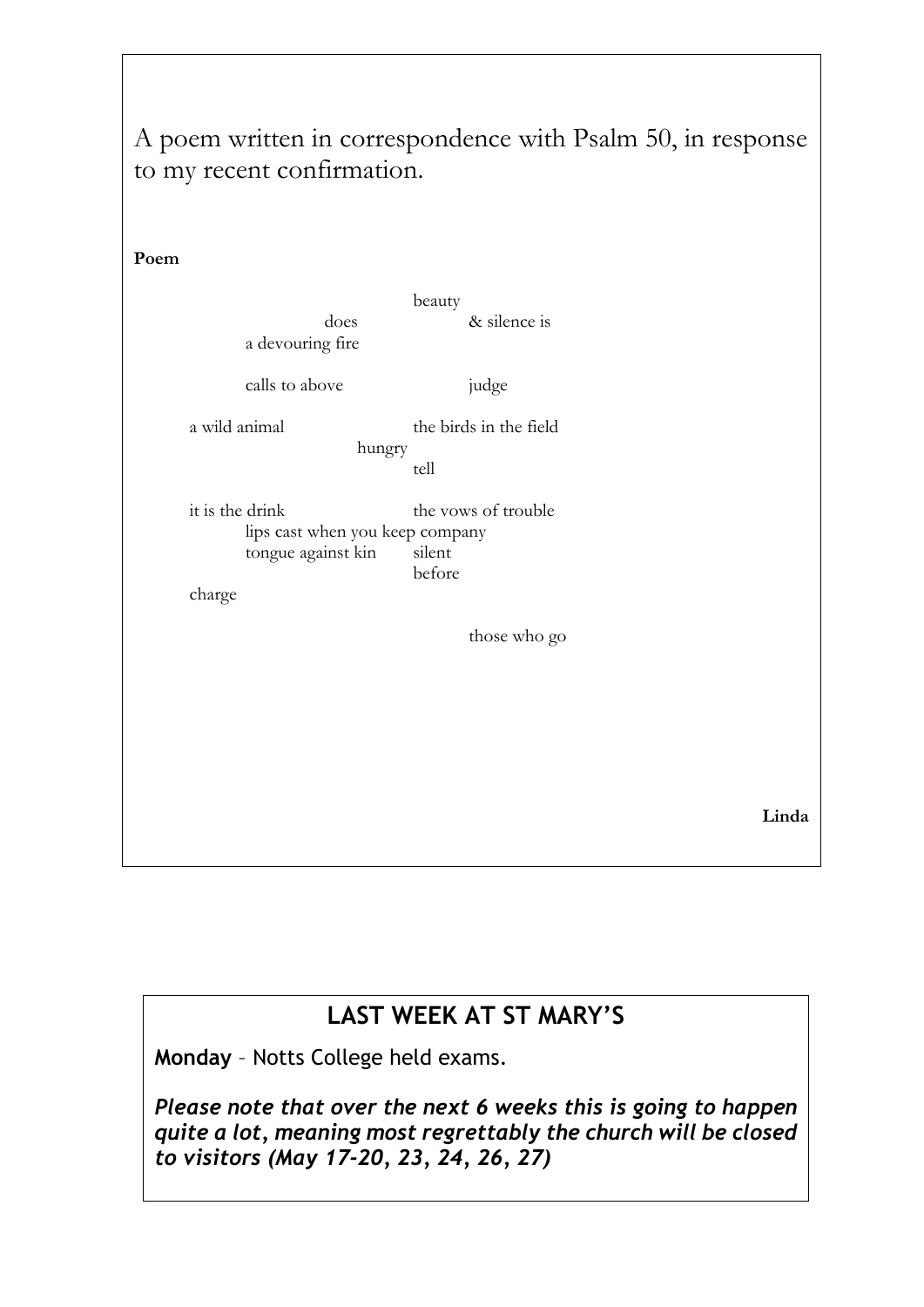**ANNUAL MEETING** 22<sup>nd</sup> May following the 1045 service.

**INSIGHT MEETING AT ST MARY'S –** Wed 25 May 12-1.30pm. Nottm Workplace Chaplaincy welcomes all to 'On the Buses' with David Astill, MD at NCT, on pre & post pandemic & the future of moving reliably in ever cleaner, efficient & sustainable ways. Book now to include catering [lensimmonds@gmail.com](mailto:lensimmonds@gmail.com)

**STREET PASTORS** 12<sup>th</sup> Birthday Celebration Wed 25 May 5-8pm at Malt Cross NG1 6FG with Tea & Cake – All are invited

#### **ASCENSION DAY** 26 May

7.30am tower service – please book via the office 7.30pm - Sung Eucharist.

**ST MARY'S BOOK GROUP** The next meeting has been brought forward to Thursday 26 May at 11 am in the church. The book **is** Kate and Emma **by** Monica Dickens**.** All welcome**.**

**QUEEN'S PLATINUM JUBILEE SERVICE** 5 June 11am. Come along to and get the word out about this special celebratory civic service.

**CHILDREN'S GROUP VOLUNTEERS.** To build up our children's work, our first need is to resource our Sunday Group. Is this something you might consider helping with, being part of a small, committed team, trained to help young children to learn Bible stories in creative ways? If you would like to discuss further, please speak with Tom.

**GIVING TO ST MARY'S –** we are not taking up collections at this time, but we still very much rely on your financial support. Either use online banking (NatWest 56-00-61, St Mary's PCC a/c 00834602), cash or cheque in the donations chest, the card reader, or via the Donate button on the website. Please use Gift Aid if you are a UK tax-payer. Standing order forms are by the south porch.

**FROM MEADOWS FOODBANK** Needed please - **UHT milk; 500g bags sugar; coffee; jam; small bottles cooking oil; tinned meat, tuna, fruit, sweetcorn, tomatoes, potatoes; toiletries; laundry tabs; washing-up liquid; or cash donations.** Tues 5.30–7.15, Fri 10- 12, Sat 11-1pm NG2 2JD